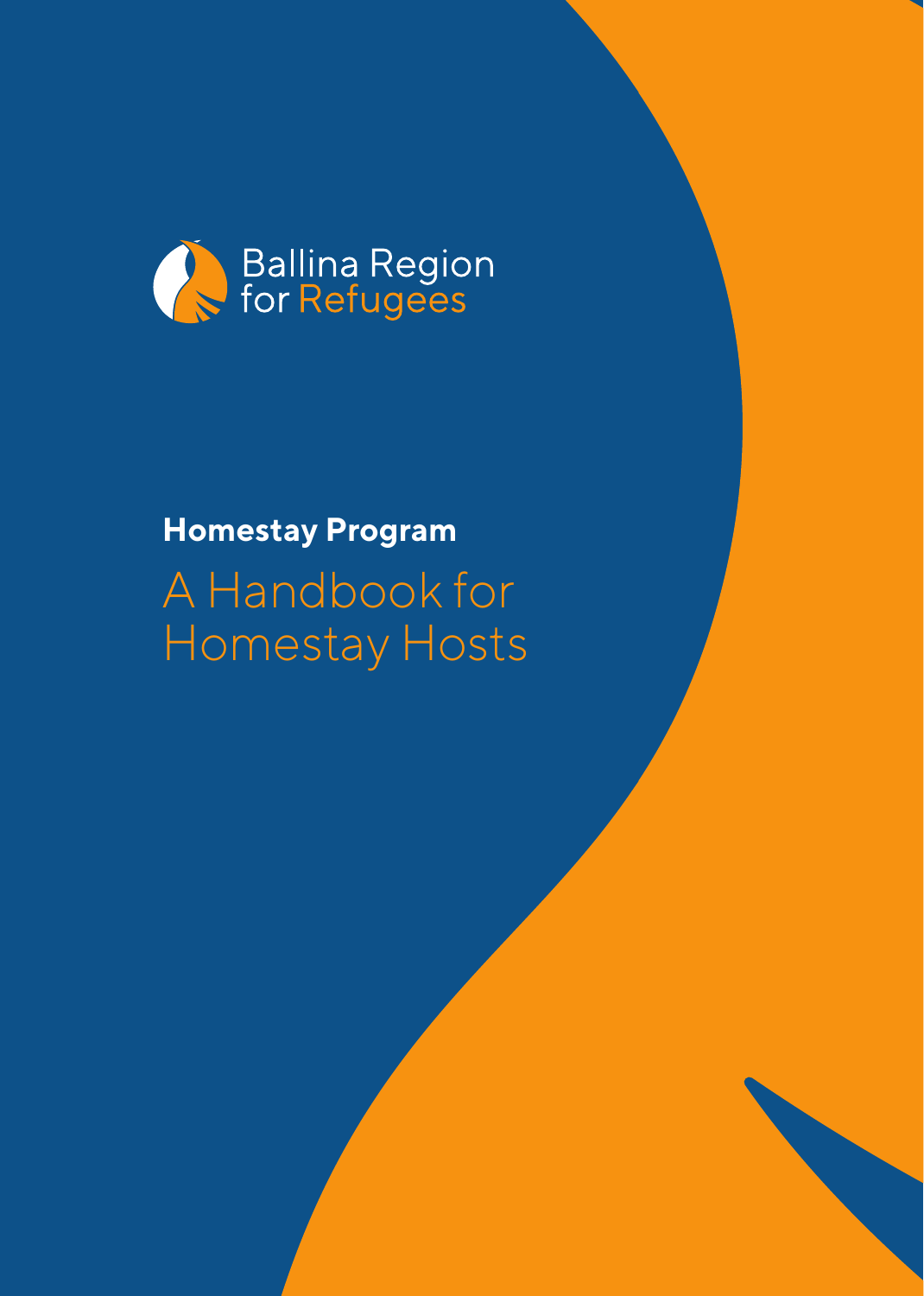# **Welcome Respect Support**

## **CONTENTS**

## **PART 1 GUIDELINES FOR HOMESTAY HOSTS**

| Introduction                                   | 4 |
|------------------------------------------------|---|
| Your quests                                    | 5 |
| Making your homestay host experience a success | 6 |
| Creating a safe home environment               |   |
| Support for hosts                              |   |
| Transitioning from Homestay Program            | 9 |
| Contacts                                       |   |

## **PART 2 RISING TO THE CHALLENGE:**

#### *Contributing positively to the healing process*

| Introduction                              | 10 |  |
|-------------------------------------------|----|--|
| Dealing with difference                   | 11 |  |
| The nature of trauma                      | 11 |  |
| How to be with people who are traumatised | 13 |  |
| Cross-cultural issues                     | 15 |  |

### **PART 3 APPENDICES**

| Appendix 1                                         |    |
|----------------------------------------------------|----|
| Cross-cultural tips                                | 17 |
| Food and preparation tips                          | 25 |
| Halal Food                                         | 26 |
| Appendix 2                                         |    |
| Information sheet for guests                       | 28 |
| Appendix 3                                         |    |
| General information on asylum-seekers in Australia | 30 |
| Resources                                          | 31 |
|                                                    | 3  |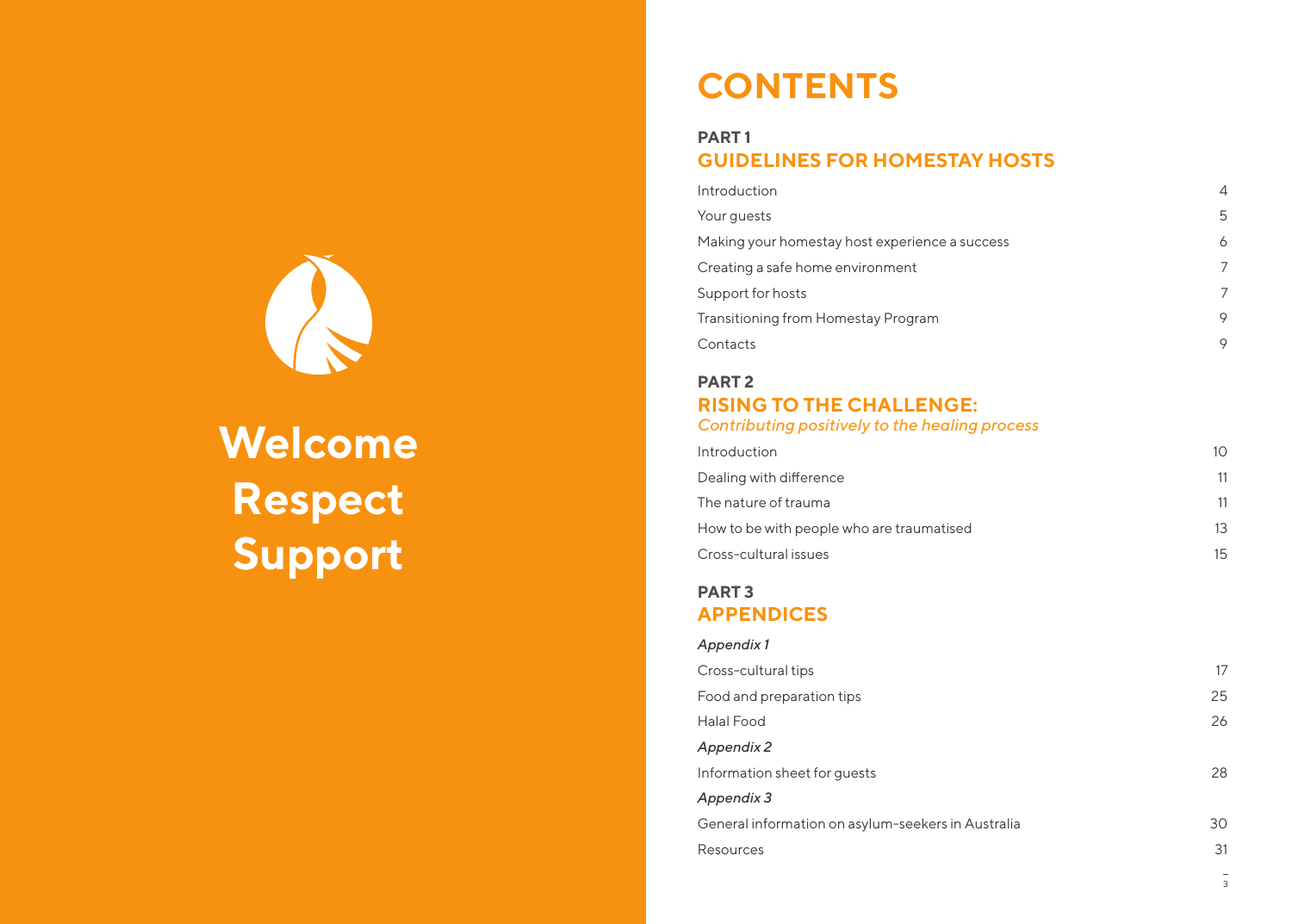## **PART 1 GUIDELINES FOR HOMESTAY HOSTS**

## **INTRODUCTION**

 A very warm welcome to the growing family of homestay hosts of the Ballina Region for Refugees Homestay Program!

These guidelines may assist first-time homestay hosts to make the hosting experience positive for the host and guest.

The guests that you host have very likely been through long periods of extreme hardship, fearing for their safety and not knowing when or where they will be able to settle and rebuild their lives. Many have lost everything: loved ones, their home, their job, their place in society. However, they have shown immense resilience by surviving the journey from their homeland and coping with Australian refugee processes. Every guest is a person, just like us, needing acceptance, friendship and a sense of belonging.

Through your generosity in hosting asylum seekers and refugees, you are showing them that Australians care.

These guidelines will help you to enjoy the hosting experience during which you will share your everyday lives with your guests.

## **YOUR GUEST(S)**

- Each quest of our Homestay Program has been referred to us by a refugee advocate known to us or a referral party from a recognised refugee agency.
- • Upon referral, the Homestay Committee contacts the guest or referring party and completes a guest register form, rather similar to the one completed by hosts. Based on the information, the Homestay Committee matches the guest with a suitable host.
- • Guests generally have a post-beginner to intermediate level of spoken English.
- Guests may differ in terms of their legal status. Some could be on a temporary protection visa or a bridging visa. Some guests have work rights and others do not.
- • Guests have, to date, come from Afghanistan, Egypt, Iran, Iraq, Liberia, Pakistan and Sri Lanka.
- • Guests are given an "Information Sheet for Guests" (found in Appendix 2) which briefly describes the Ballina region, purpose of the homestay, their host and home, and some dos and don'ts.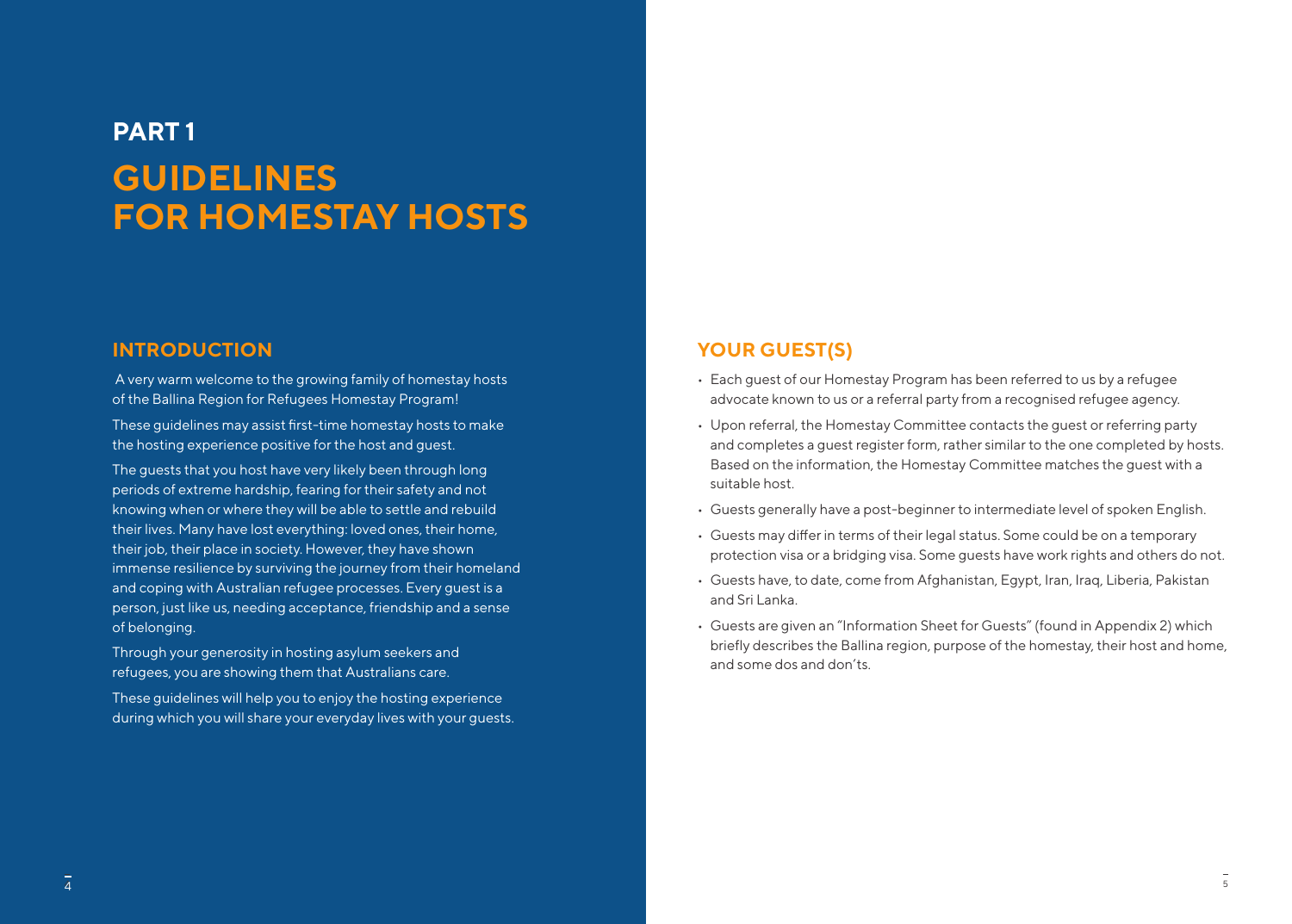## **MAKING YOUR HOMESTAY HOST EXPERIENCE A SUCCESS**

The following may enhance your homestay experience:

You may like to connect with your guests before their arrival by phone, text or email.

When they first come to your home, introduce your quest to your household members and show them around your house and garden.

While people may have different religions, diets or customs, they will generally be happy to fit in with your lifestyle but you can let them know if you have any 'ground rules'.

If your guest has religious observances, try to accommodate them.

Different food preferences by guests can be seen as an opportunity to learn rather than a challenge. Some guests may not eat certain foods (eg. are vegetarians) and this can be discussed beforehand. Guests may wish to try some of your favourite foods. (See further Appendix 1)

Sometimes guests may be reticent to ask for something - give people options. For example, instead of asking "Would you like tea?" ask "Would you like a drink – we have tea, coffee or a cold drink". Likewise, instead of asking "Would you like to go for a swim?" ask "Would you like to go for a swim, a walk or just relax at home?"

While you may be interested in their background, recognise by their response if you are intruding too much. They are not obligated to tell you their traumatic story.

Find a balance between being with them, showing them around, having outings and leaving them alone to relax if they wish - in other words, treat them as you would any other guest and don't feel you need to be a tourist guide.

Invite your guest to participate in your normal daily activities – shopping, cooking, gardening, meeting friends etc. If appropriate, invite your guest to cook a meal – it's a great way of sharing and communicating, from shopping for ingredients to watching the food preparation and cooking!

The Guest Activity Sheet provided by your Homestay Officer offers suggestions for activities you could enjoy with your guests.

Treat your guest as you would any person you have just met. People seeking asylum are just like us but living in difficult situations.

Ballina Region for Refugees (BR4R) has no resources to assist guests in obtaining employment in this region. If you are asked by your guest, suggest that the caseworker is their first point of contact and explain that there are limited employment opportunities in Ballina.

Last but not least, remember that your guests are having a break—give them a good time and enjoy it together!

## **CREATING A SAFE ENVIRONMENT**

The first priority of the Homestay Program is to protect our guests who may be vulnerable. Therefore, we request the following:

1. Lock away any medications.

2. Consider any possible Occupational Health and Safety issues around your house.

3. Make your home environment as welcoming as possible. Especially in the guests' bedroom, consider removing confronting or distressing pictures or images.

4. If you have a swimming pool, abide by local government pool regulations.

5. Respect your guest's privacy by not identifying him or her as an asylum seeker publicly. You may introduce your guest to friends and family but remember never to disclose further details. Asking your guest how they would like to be introduced is important.

6. Obtain a 'Working with Children' check. This applies even if you are not hosting children. It is free for volunteers. Details are at: http://www.kidsguardian.nsw.gov.au/ working-with-children/working-with-children-check

7. Check that your home insurance is current and includes public liability insurance.

8. Do not allow your guests to go in the sea, river or lake unaccompanied until you have observed for yourself that they swim well even if they say they can swim.

## **SUPPORT FOR HOSTS**

#### **Before a visit:**

The hosts may have attended a workshop by our Wellbeing Support Officer. Further workshops may be conducted in future as new hosts are brought into the program. The focus of the workshops may change in response to the needs of the hosts but, fundamentally, they will address the issues discussed below in the section 'Rising to the Challenge'

Any concerns hosts may have regarding how they can best support their guests can be discussed during an informal chat with the Wellbeing Support Officer sometime during the fortnight before a visit.

Occasionally, things don't go as planned with guests having to cancel or postpone their visit at short notice. We ask hosts to be understanding and flexible at such times.

The Homestay Officer meets and greets the guest(s) on arrival and does an official hand-over to the host.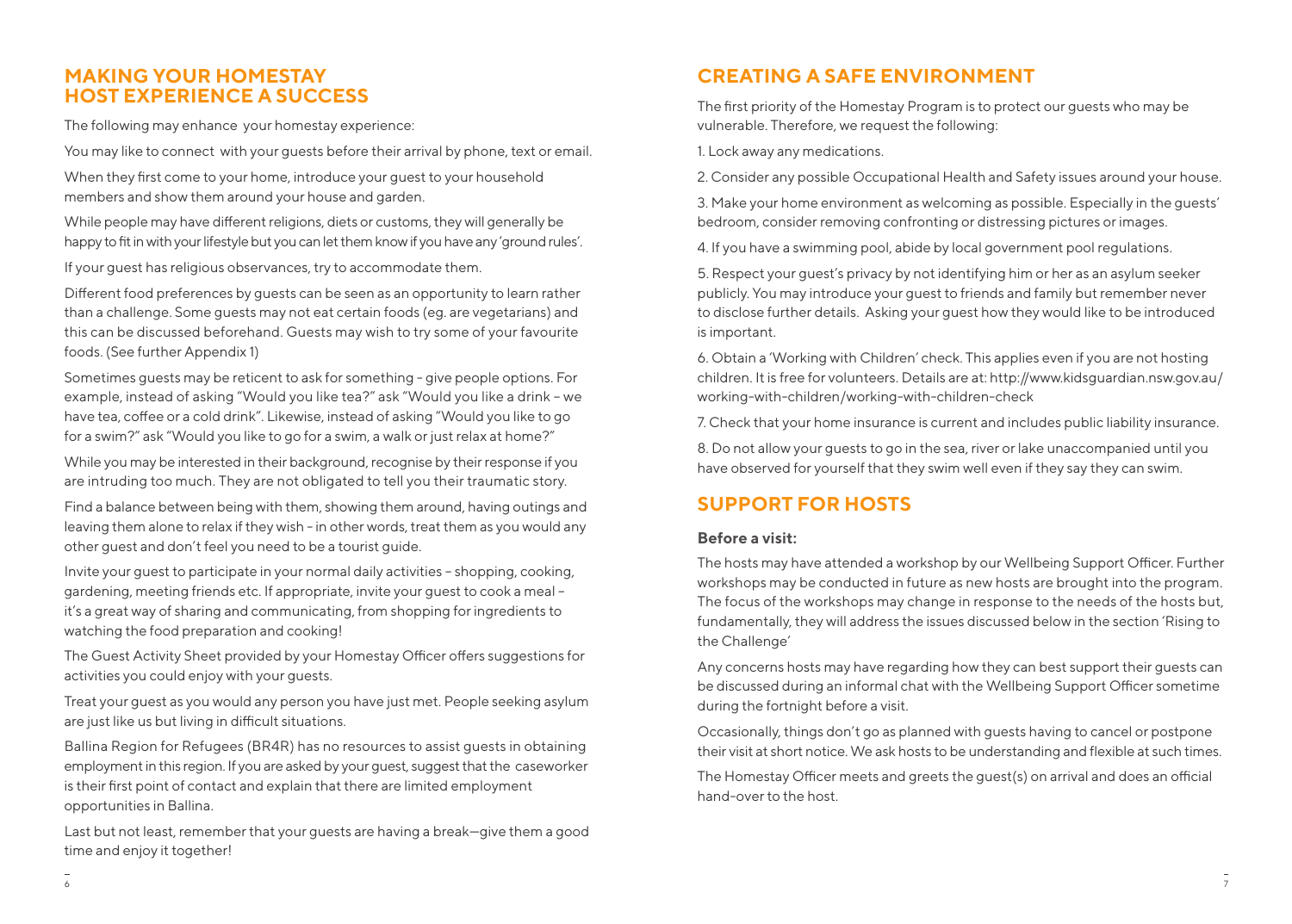#### **During the visit:**

The host is contacted by a Homestay Officer during the homestay to see how things are going. The Homestay Officer is also on call for practical support during the visit. The Wellbeing Support Officer is on call should a difficult situation arise relating to the wellbeing of either the guests or the hosts.

The Homestay Officer will discuss with you any volunteer assistance you might need during the visit, for example, to take guests on outings, offer transport etc. BR4R keeps a list of Homestay Volunteers for this purpose.

Various resources such as toys, craft materials, videos, a pram/stroller, foldable/ inflatable bed and a child car seat are available on request through the Homestay Committee. If a child becomes attached to a toy, he/she is welcome to take it at the end of the homestay.

BR4R provides a small financial contribution to the host for each guest hosted.

For those guests who do not have Medicare cover, the Homestay Committee has links to GPs who may treat non-urgent conditions pro bono. In the unlikely event of a medical emergency, local hospitals are able to treat your guests.

On departure, the hosts farewell the guests, often at the airport or a public transport stop. There may be times when it is difficult for the host after the guest has left. If a guest has shared tragic stories of loss and suffering and the host knows that their guest is returning to circumstances that are very difficult, it is possible to feel burdened and helpless. Hosts need to prepare themselves for this possibility, be careful not to offer more than they can afford beyond the visit and be mindful of the fact that through their openhearted hospitality they have already given something invaluable that their guest will always have with them.

#### **After the visit:**

After the visit, a debrief is conducted by the Wellbeing Support Officer to discuss the host's experience and identify any issues that require the attention of the Homestay Committee. Notes from this debrief will be recorded at the end of the Homestay Host Form and made available to the Homestay Committee members only. Depending on the guest's visa restrictions, and the suitability of the host's experience, a story which ensures guest anonymity may be submitted to local media for publication.

Photographs of guests should never be given to the media by hosts. This is for the guests' protection. However, guests may be asked by BR4R if they permit the use of their photos in media or promotion. This is strictly controlled and depends on individual circumstances.

## **TRANSITIONING FROM HOMESTAY PROGRAM**

While the Homestay Program offers a short-term stay with a host, there are situations where guests may be invited by their host to stay longer.

Occasionally, guests and hosts may become friends and continue contact, including repeat visits. Both situations are officially outside of the Homestay Program and BR4R does not assume responsibility for any aspect of the accommodation and support of the guests and hosts.

Occasionally, a guest may directly ask their host for a repeat visit. The host has the following options: (1) invite the guest without going through the Homestay Committee (in which case, the immediately preceding paragraph applies); or (2) refer the guest's request to the Homestay Committee to decide whether or not to support the request, and if yes, whether with the same host or some other host. Option (2) may be usefully relied upon by a host who might feel uncomfortable rejecting the request of the guest.

A second visit may be supported if the guests' circumstances mean that they are still eligible under the Homestay Program guidelines. Any visits beyond this would only be supported under exceptional circumstances. Hosts are encouraged to check with the Homestay Officer.

## **CONTACT**

Please contact your Homestay Officer at any time if you have any questions or concerns relating to physical arrangements.

For any questions or issues relating to mental, emotional or cultural issues, please contact your Homestay Officer who will connect you with our Homestay Wellbeing Support Officer.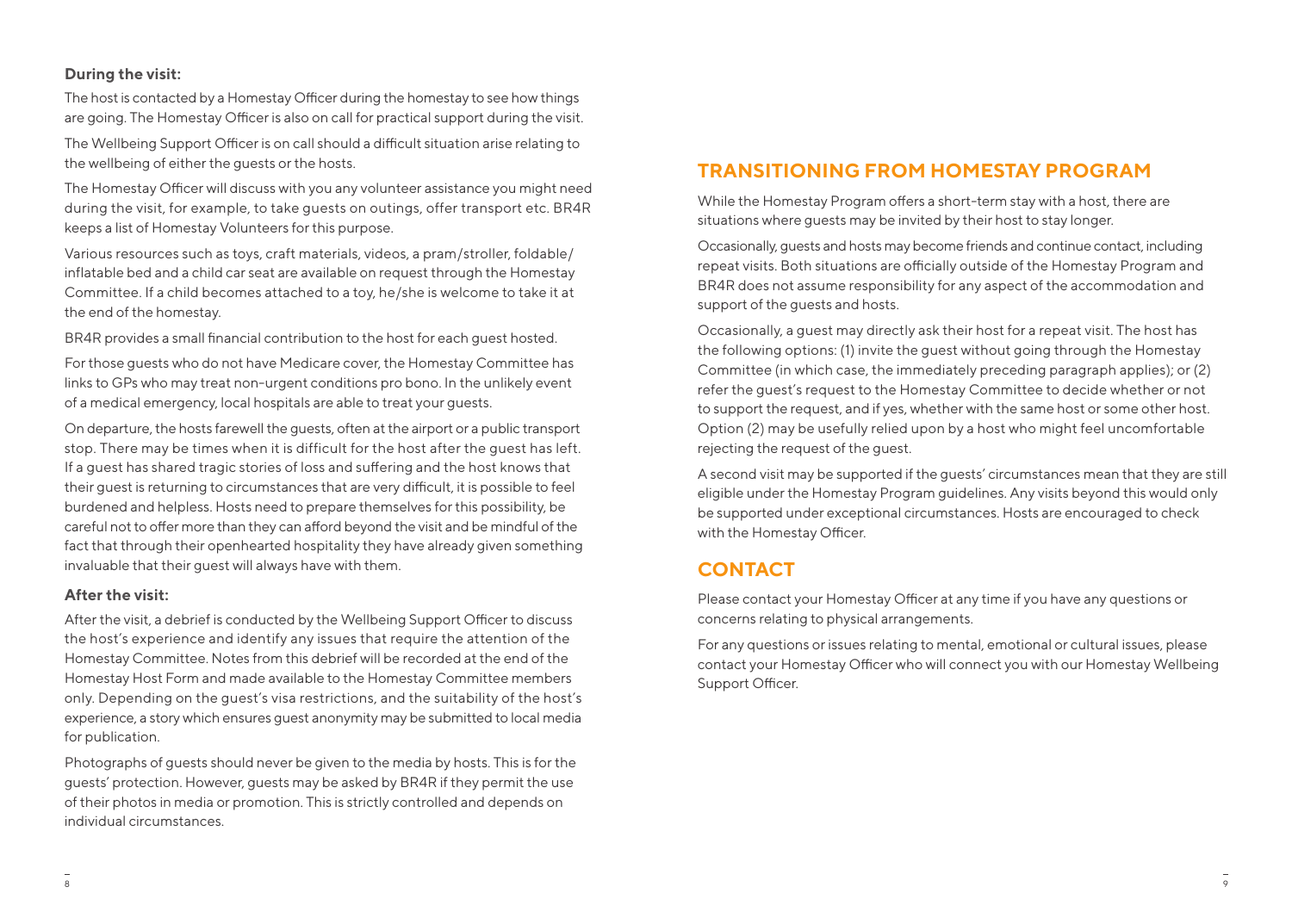## **PART 2 RISING TO THE CHALLENGE**

*Contributing positively to the healing process*

By Judith C Miller (PhD) www.judithcmiller.com.au

## **DEALING WITH DIFFERENCE**

We are all hard wired to react to difference and from a very early age we learn from those closest to us our attitudes to people who we perceive are not the same as us. For these reasons we have to challenge our ways of thinking and the assumptions we make about other people. We have to learn not to be afraid of difference. Regardless of our role in relating to others, be it as a neighbour, host, official or mental health professional, we are required to examine our attitudes to those whose experience, colour, ethnicity, religion or sexual orientation is different from our own.

Addressing people who work with refugees, Dr Laura Brown\* states, we have to find our way to respond with Humility, Curiosity, Self-Awareness, Willingness and Openheartedness. This is the challenge for hosts.



### **INTRODUCTION**

Your willingness to invite asylum seekers and refugees into your home indicates that you are aware of the circumstances out of which these people have come. We have all heard terrible stories of systematic discrimination, oppression, maltreatment, dislocation and profound loss. We are bound to wonder how to even think about human beings who have endured so much and yet are people just like ourselves.

The aim of this section is to offer material for your consideration as you prepare for your guests and to reassure you that you have the ability to be a supportive host. You can make a positive contribution to the healing process of anyone who is suffering from trauma.

## **THE NATURE OF TRAUMA**

While your guests' journeys to Australia will undoubtedly have cost them in every possible way, each individual will have responded differently to the circumstances they have been exposed to. We need to recognise that any apparently traumatic event will affect each individual differently. Some people are remarkably resilient particularly those whose countries have been at war for many years. Their capacity to survive is often utterly inspiring. Others have been deeply traumatised by what they have gone through and need special consideration.

According to Dr. Robert Scaer† what makes a negative life event traumatising is not the literal life-threatening nature of the event, but rather the degree of helplessness it engenders in conjunction with one's history of prior trauma.

\* Brown, L.S. 'Cultural Competence in Trauma Therapy: Beyond the flashpoint' (2008) † Scaer, Robert MD. 'The Precious Present' Published in Psychotherapy Network (Nov/Dec 2006)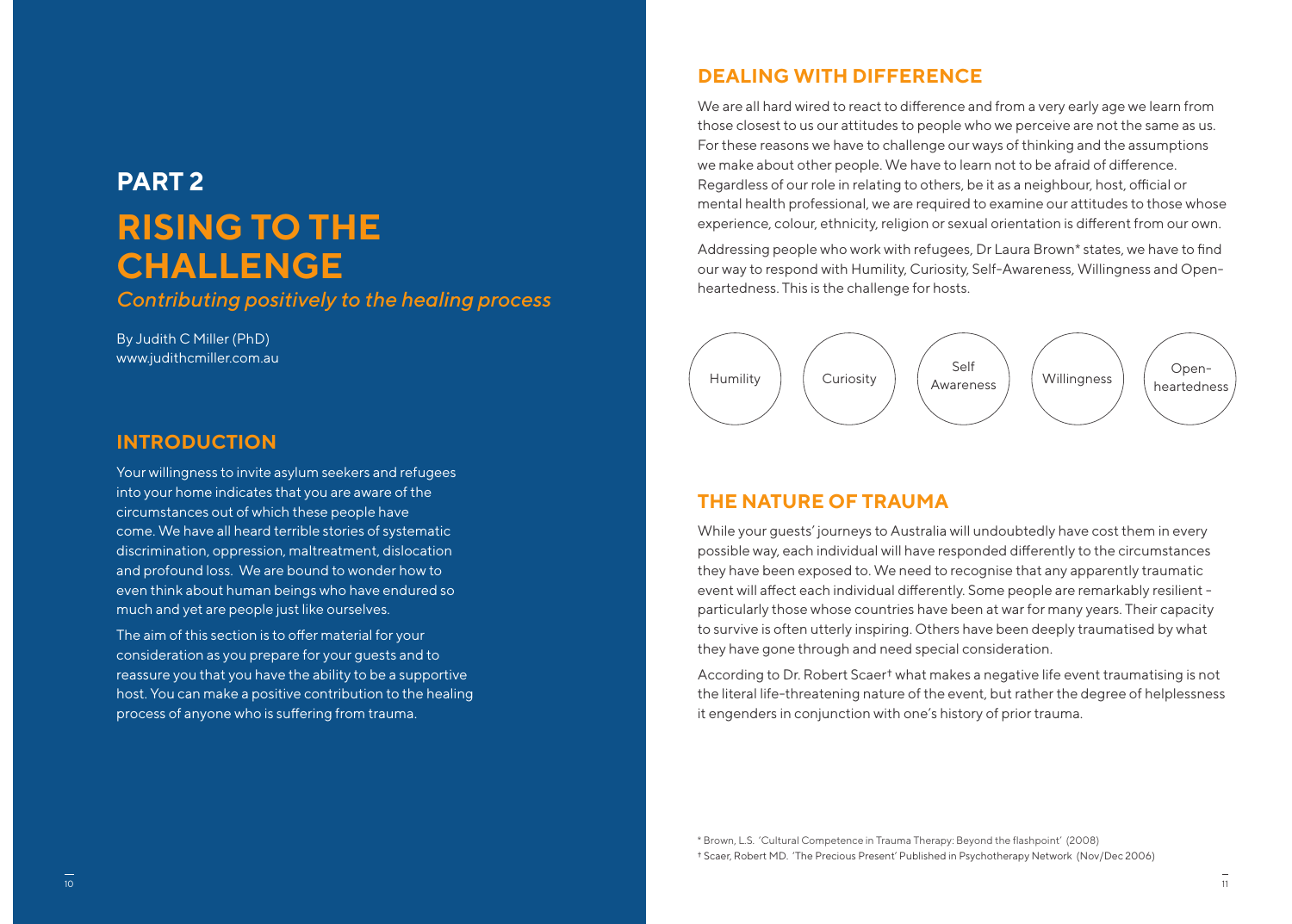#### **Currently recognised symptoms of trauma:**

- • Flashbacks Re-living the traumatic event. The person relives the event through unwanted and recurring memories, often in the form of vivid images and nightmares.
- • Intense emotional or physical reactions to some triggers: e.g. sweating, heart palpitations or panic when reminded of the event.
- Hyper-vigilance Being overly alert or wound up. The person experiences sleeping difficulties, irritability and lack of concentration, becoming easily startled and constantly on the lookout for signs of danger.
- • Avoidance Avoiding reminders of the event. The person deliberately avoids activities, places, people, thoughts or feelings associated with the event because they bring back painful memories.
- Feeling emotionally numb The person loses interest in day-to-day activities, feels cut off and detached from friends and family, or feels emotionally flat and numb.

People who demonstrate these symptoms for more than two or three weeks are, in our western medical system, diagnosed as suffering from PTSD - posttraumatic stress disorder. However, dealing with refugees and asylum seekers, we are operating in a cross-cultural setting so it is worth noting that there are cultural perspectives on trauma, which call into question the biomedical paradigm. This paradigm of ours in the West tends to pathologise or medicalise all emotional states turning pain, loss and grief, dislocation and dis-empowerment into a disease requiring specialised medical intervention. Many sociologists, psychologists and anthropologists challenge western psychiatric illness classifications such as PTSD, seeing them as culture bound. Dr Derik Summerfield\* has studied human responses to war and atrocity. He argues that PTSD has been given the status of a scientific truth that has come to represent a universal response to trauma. This tends to mystify trauma for people who are not trained in the area of mental health. We can become afraid or uncertain around people we expect to be suffering from trauma or PTSD.

#### **People experience trauma on 5 levels of consciousness:**

Mental. Emotional. Physical. Energetic. Spiritual. Healing from trauma involves all these levels of consciousness.



\* Summerfield, D. 'Medical Foundation for the Care of Victims of Torture' (1993)

## **HOW TO BE WITH PEOPLE WHO ARE TRAUMATISED**

We don't have to engage with the discourse on PTSD, but we can recognise that in the fields of medicine, mental health and wellbeing, there are uncertainties about both diagnosis and treatment for people suffering the consequences of traumatic events in their lives. What we do know is that people's reactions to trauma are not a mysterious disease. They are human reactions - human emotions - the body's efforts to keep the organism safe. Most of us have not experienced war or torture or the inhumane treatment so often meted out to displaced people seeking safety. But most of us know about fear, pain, grief, loss and insecurity. We can understand a person's need to feel safe.

The most basic element in therapy, when we are dealing with trauma is the relationship between the client and the therapist. More than anything else the client needs to trust the therapist. There is no mystery in that. And so it is with our dealings with refugees and asylum-seekers who have suffered a 'negative life event in a state of relative helplessness'. Above all, they need to feel safe. With that in mind we can look at the 5 levels of consciousness in terms of how we can contribute to the healing process if we are dealing with someone who is suffering the after-effects of significant trauma.

#### **Mental**

We don't have to be a therapist to help. We can be open to developing a relationship with our guests. We can't ask for accounts of their experience, but we can be there for them if they want to talk. We can listen. We can be empathetic. We can offer a balance of activities that involves enough sleep and enough down time, good food and drink, good company and plenty of exercise.

#### **Emotional**

Warmth, kindness and acceptance is often more helpful than we can imagine. We can offer this simply without our being too effusive or overbearing. Sometimes, we need to imagine a reversal of roles with ourselves as the guest. How much attention would we want? What would we need to feel welcome and safe?

Bed-wetting is often a problem with disturbed children. You can save guests embarrassment (and your mattress) if you have good non-rustling waterproof mattress protectors on your beds.

#### **Physical**

Moving is important. Offer suggestions of physical exercise. Anything that is fun, rewarding, encourages people to breathe deeply, or to laugh is helpful. In addition to outings, guests may enjoy helping out around the house, participating in the kitchen or cooking a meal, mowing a lawn, taking the dog for a walk or going shopping.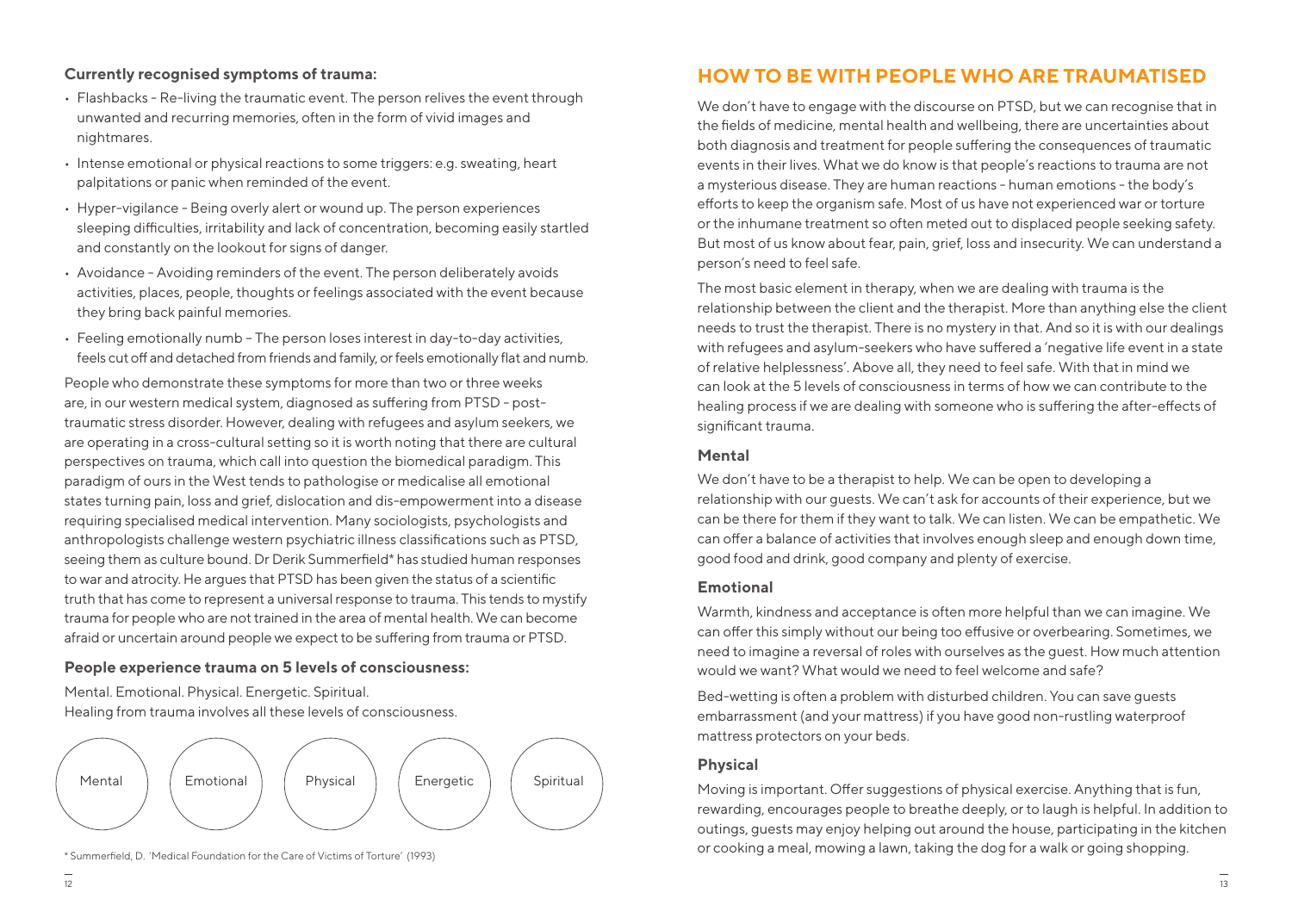#### **Energetic**

People who are traumatised frequently suffer from a lack of energy. I believe that they find their energy when they find what motivates them. However, being in detention for a long period breaks peoples' capacity to imagine what they would like to do or could do. It takes time to get excited about future possibilities. We can be mindful of this and present possibilities to our guests through sharing our lives with them and by introducing them to the aspirations of our children and to people in our community who are involved in various occupations.

#### **Spiritual**

Some people's needs are met by their faith and their religious affiliations. As hosts and friends, we can of course support them in this by giving space for religious practice and showing an interest in their beliefs and practices. However, I am referring here to 'spiritual' in the broader sense, which involves one's connection to self, to others and to the environment. A large factor in the process of healing on the spiritual level is belonging - feeling okay in one's own skin, being connected to and accepted by others and belonging in terms of place. In this respect, hosts have a special opportunity to respond to the spiritual needs of their guests. We can offer the possibility of feeling connected. Fundamentally, we are all simply human beings and share a common humanity. But we can make a point of seeking out any interests we have in common in order to help our guests feel that they are a part of the human race. Explore possible interests such as music, food, children, art, sport, nature, football, - anything - and build around it.

Finally, let's go back to the most fundamental consideration in the treatment of trauma - the need to feel safe. Neuroscience has demonstrated recently something that we have known all along - that people impact on each other regardless of what they say in conversation. Anxiety, tension and stress, in one organism, is sensed by another. So the greatest gift that you can offer your visitors is a relaxed you. That is the first step in making your guests feel safe in your house. If you have difficulties with anxiety or your stress level is uncomfortably high, there are many resources available that can help you. Feel free to contact the Wellbeing Support Officer if you would like some suggestions.

### **CROSS-CULTURAL ISSUES**

What we understand about difference, as stated above in 'Dealing with Difference', is essentially what we need to apply when we are dealing with cross-cultural issues. You may, however, be interested to know more about the cultures from which some of your guests come.

The information provided here is offered as a resource to be referred to if and when the need arises - and it may not. Most of the information in Appendix 1 refers to issues that relate to practising Muslims who have had very little experience of Australian culture. Some of our guests, however, are not practising Muslims. They may be Hindu, Buddhist, Jewish, Christian or non-religious. Many have been in Australia for several years and have adapted to Australian customs. So the information in Appendix 1 may be interesting but not relevant.

It is suggested here that people should not try too hard to do the 'right thing' in cross-cultural situations but rather be open about wanting to learn. Let your guests know that you would welcome their telling you if you do something that seems strange to them. Hosting asylum seekers and refugees and so having the opportunity to learn about cultures from other countries will almost certainly be a rich and positive experience.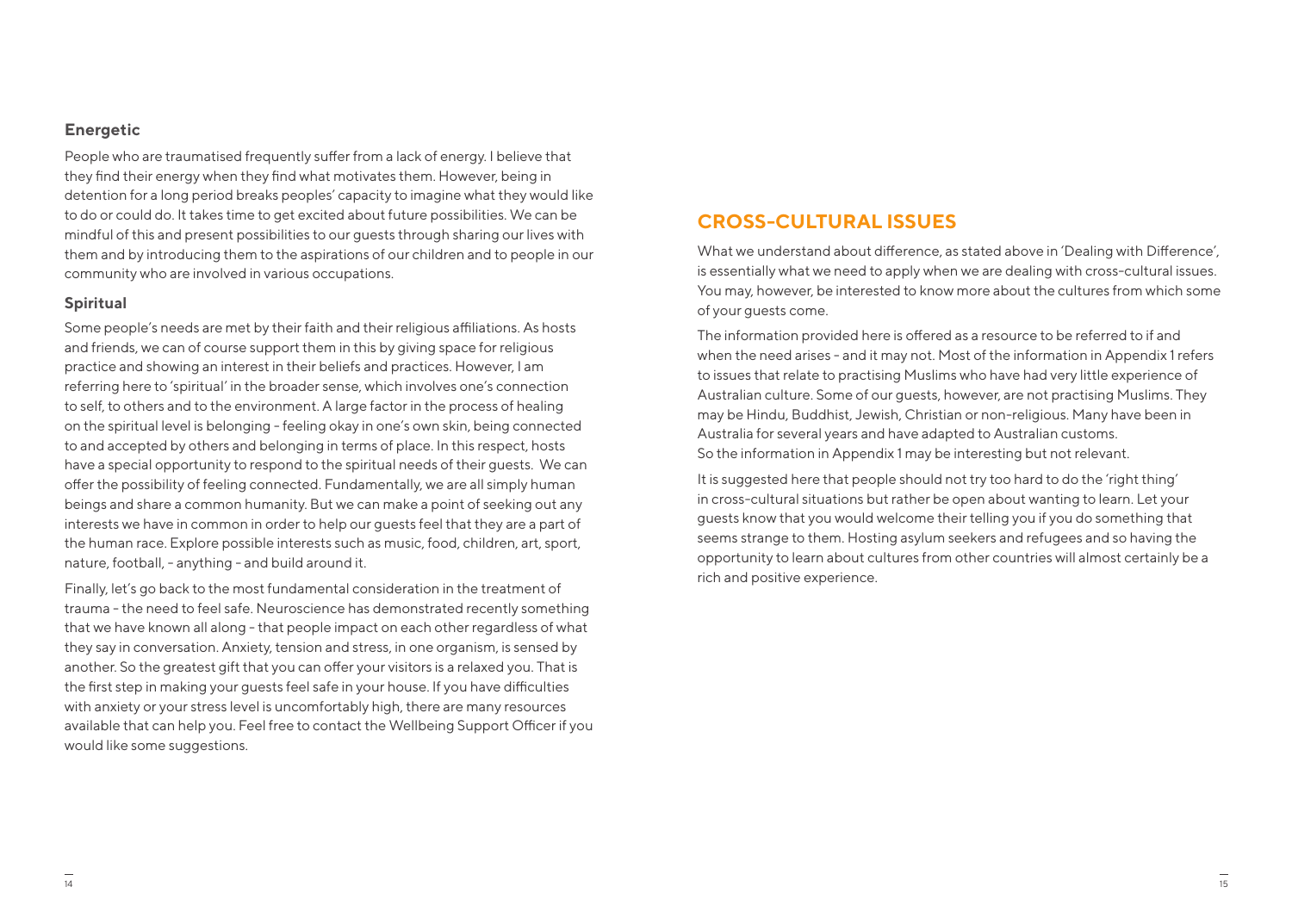## **PART 3 APPENDICES**

## **APPENDIX 1 CROSS-CULTURAL TIPS**

**APPENDIX 2 INFORMATION SHEET FOR GUESTS**

**APPENDIX 3 GENERAL INFORMATION ON ASYLUM SEEKERS IN AUSTRALIA**

## **APPENDIX 1 CROSS-CULTURAL TIPS**

#### **Addressing Guests**

Although not usual in our culture and a little difficult when a guest is first introduced it is better to use 'Mr' rather than just the first name. This will show respect. The guest will let you know when they are comfortable with your calling them just by their first name.

#### **Shaking Hands**

As a general rule, men shake hands with other men, however the length of the shake depends on how well they know the person and it is not uncommon for a man to also touch the other man's elbow as they shake hands as a sign of closeness. A more traditional greeting between men involves grasping each other's right hand, placing the left hand on the other's right shoulder and exchanging a salutation on each cheek. Some men will shake hands with a woman, however it is advisable for the woman to wait for a man to offer his hand. If he does not offer it the woman shouldn't offer hers, it would seem very forward and will make a male guest feel uncomfortable.

#### **Male – Female Relationships**

In the countries where many of the guests come from it is believed that if you treat someone of the opposite sex as an equal your friendliness may be interpreted as sexual interest and availability. This applies to both men and women and may affect the way a guest will interact with members of the opposite sex within their host family. In our society men and women can have close friendships with each other without their relationship being sexual. This is not a concept that is familiar to many guests and friendships between members of the opposite sex who are not related or married are highly discouraged in their home countries. By remaining cool and aloof a guest may be trying not to put you in an uncomfortable position. In time a guest may adopt a more relaxed nature when it comes to being friendly to strangers, however a new guest to our country may be guarded to start with. Be aware that prolonged or close eye contact between men and women is considered rude in many cultures. Eye contact in this case can be seen as a type of invitation.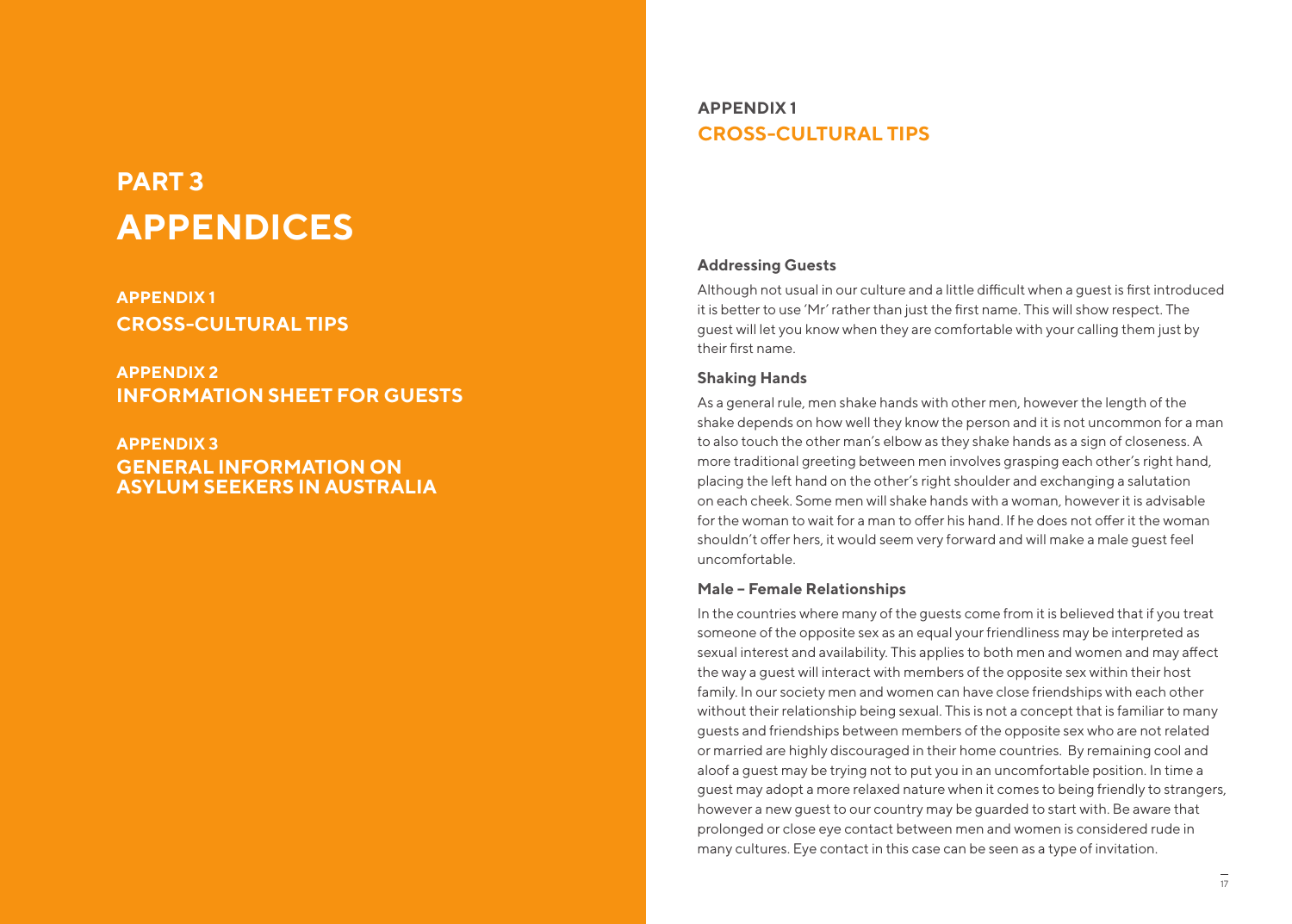#### **Coffee/Tea**

Offering a cup of coffee or tea to a guest is a sign of welcome and respect. Middle Eastern coffee is spiced with cardamom and tastes quite different to our coffee. Middle Eastern tea is often flavoured with sage or mint. You are not expected to supply traditional coffee or tea, however it is recommended that you have both coffee and tea in the house when your guest first arrives as it is another way of making them feel welcome.

#### **Your First Meal Together**

Hospitality is very important and one way to welcome your guest is to organise a family welcome dinner where all members of the household are present and introduce themselves. A BBQ will not only provide an introduction into the Australian way of life but also provide the guest with a wider selection of foods to try. Ask your guest if they only eat Halal food, if so a variety of BBQ Halal meats will ensure the guest will not go hungry. You may wish to offer more even if you think they may have had enough, as it is the sign of a good host.

Be prepared for your guest to refuse food as a sign of not imposing (even if they are actually hungry). Ensure you repeatedly insist that they join you in a meal – this is a sign of your hospitality and welcome.

#### **Religious Worship**

Some guests may wish to worship with fellow believers during their visit. For example, a Christian may like to attend a church service, a Hindu may like to pray at a temple or a Muslim at a mosque.

#### **Touching**

Under no circumstances should you attempt to touch any guest of the opposite sex. Many males touch others while conversing to enhance their communication but this is not a sign that they are linked romantically and it is not appropriate for this to be copied.

In many religions around the world such as Islam, the top of the head is a sacred part of the body. Never pat or touch the top of any guest's head or any part of their body to ensure that you do not offend, except for a handshake where applicable.

#### **Smiling**

As Australians we tend to like people who smile. In many cultures around the world a smile doesn't necessarily mean that the person is happy but denotes embarrassment, shyness, or may even mask the signs of anger. Be aware that for many a smile can be more than just a person being nice and friendly, it can mean to them that a person is being very, very friendly and can be taken as a sexual invitation.

#### **Female Clothing**

Guests may feel uncomfortable around people that they consider to be under dressed. With this in mind, female members of host families should be sensitive to this and carefully consider whether it is appropriate in the circumstances before wearing bikinis or revealing singlet tops around the house.

#### **Communication**

There are many differences in verbal communication between Australians and guests to our country. The main cause of these differences is that of the structure of the languages used.

As with many international guests, it is often considered more polite to bend the truth in order to avoid bad feelings or a guest may use a word or phrase in place of a term that might be considered too direct, harsh, unpleasant, or offensive. For example they may say they are feeling tired when they are actually feeling sick.

#### **Aggressive Tones**

A major area of potential miscommunication is the way non-English speakers actually speak English, often sounding aggressive and omitting "please" or "thank you" and so sounding quite rude. When translating not only is there a requirement to think in two different languages at the same time, there is also an expectation that a guest will immediately understand the way Australians speak to each other and the correct tone to use. If you hear a group of guests talking it may sound very guttural and aggressive to us because as Australians we have a language that uses limited high and low tones. Some languages have a greater range of tones and therefore can sound very aggressive. In some cultures, it is normal to speak in an almost aggressive manner to make a point. Loudness of voice, rising pitch and tone, even shouting, are actually perceived as signs of sincerity not aggression.

Many guests have learnt their version of English from someone who may not have been a native English speaker. In many languages the use of "Please" or "Thank you" is not in the sentence structure as it is in English but is included in the inflection (use of high or low tone) in the sentence. Similarly the use of "I want" or "give me" is often only a reflection of how the guest understands English. It is important to listen to what is being said and not so much to how it is being said. A good host will understand this and help the guest to understand how to say things in due course.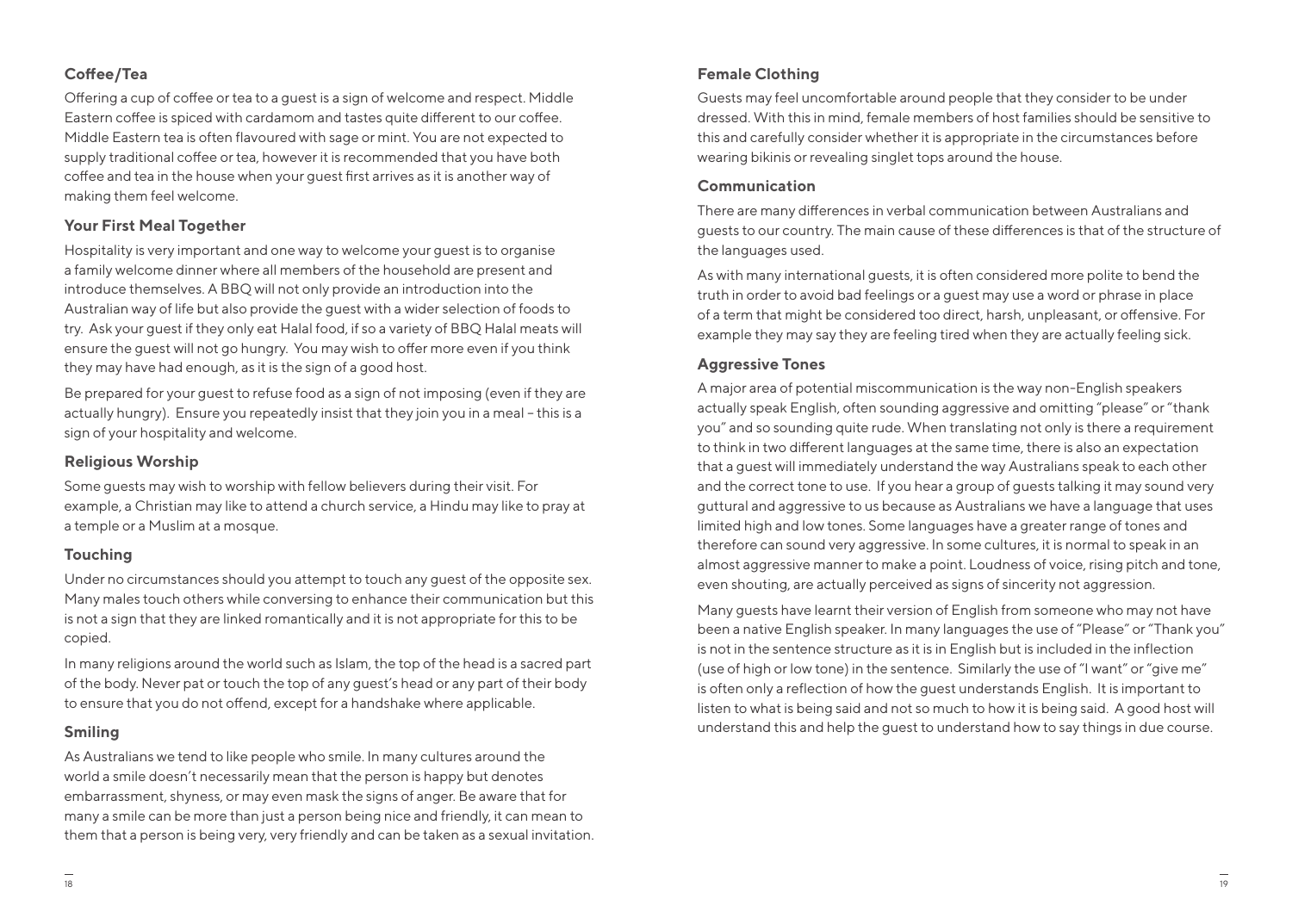#### **Yes and No**

In many cultures around the world people go to great lengths to avoid saying the word "no" as it is considered very rude and abrupt. Instead use of the words "maybe" or "not yet" or even "yes" are common.

When communicating with a guest it is better to gently advise if something is not available and resist from using the word "no". It is also recommended that you try to offer some reason why you cannot do what they ask rather than just dismissing the question or request. Similarly "Yes" may not mean "Yes" in answer to your question. It can also mean "Yes I understand the question" and the guest may be taking their time to decide an answer or "yes it is a possibility but I haven't really decided yet". Although you should feel encouraged by the use of the word, "yes" it would be wrong to assume that the negotiating is over. "Yes" often means "possibly".

#### **Silence Is Golden**

In our western culture a silent pause in a conversation is often a sign that the person is uncomfortable or does not understand. It is generally an Australian's inclination to fill the silence by talking. In many other countries silence in a conversation is a sign that the person is thinking about what they are about to say and background silence is a normal part of a conversation. This may make you feel uncomfortable whereas a guest will be quite comfortable with this.

#### **Topics best Avoided**

Many normal topics of conversation in Australia may not be suitable to talk about with a guest. Topics that are best avoided are:

- Reason for fleeing their country of origin
- Religion, politics, drugs, alcohol, sex

Once comfortable, a guest may wish to talk about these issues but that will usually take time.

#### **Topics to be Encouraged**

- Food preferences Australia and Australian culture
- Accommodation Sport
- 

• Music **• Art / poetry** • Employment

#### **Dealing with Criticism – Face**

Negative situations with guests need to be handled with extreme sensitivity. Any discussions must ensure that there is no loss of "face". The western equivalent of "face" is embarrassment. Face is very important to guests from many countries. If a guest is criticized in front of others they will suffer from "loss of face". In order to avoid loss of face, it is recommended that if you deliver any criticism in a conversation, you include praise and gratitude for the positive things that the guest is doing. Quite often, if a guest is seen to be anxious or angry it may mean that they have lost face. To try to regain face they must be seen to be in control of the situation and to do this they may speak down in an aggressive way to those who have caused the loss of face.

If necessary the best way for a person to regain control of the situation is to show respect to the guest in front of their peers. If for example you try to use verbal force to regain the power in a conflict situation it will only escalate.

#### **Conflict Resolution**

It is generally not in a guest's nature to force conflict. If unhappy with a situation, the guest may prefer to have an intermediary discuss the situation with you rather than confront you themselves. Similarly if there are issues that need to be discussed it is better to do this in an indirect way. If it is a serious matter it may be better to find an intermediary to do this as direct criticism will only escalate a situation. Patience is imperative.

The most appropriate action is to act in a calm, controlled and unemotional manner. Talk to the guest in a private environment, without others around and you will find they will be far more accepting of the issues involved. It is important not to use the guest's religion or cultural background in a conflict situation. For example it is not recommended that you say "It might be OK in Islam to …….." This is a direct attack on one of the most important things in a Muslim guest's life. It is much better to say something indirect such as "Maybe we have a different perspective on this situation – please tell me yours". Then explain your perspective without bringing religion into it. Try also not to make direct criticism, for example instead of saying "When you….… …I get very angry". It is better to say "When I hear someone say …….. It makes me feel angry because ……." If there is a situation that you cannot provide something that has been requested you should always try to offer some reason why you can't do what is being asked. Just saying that it can't be done will not bring satisfaction.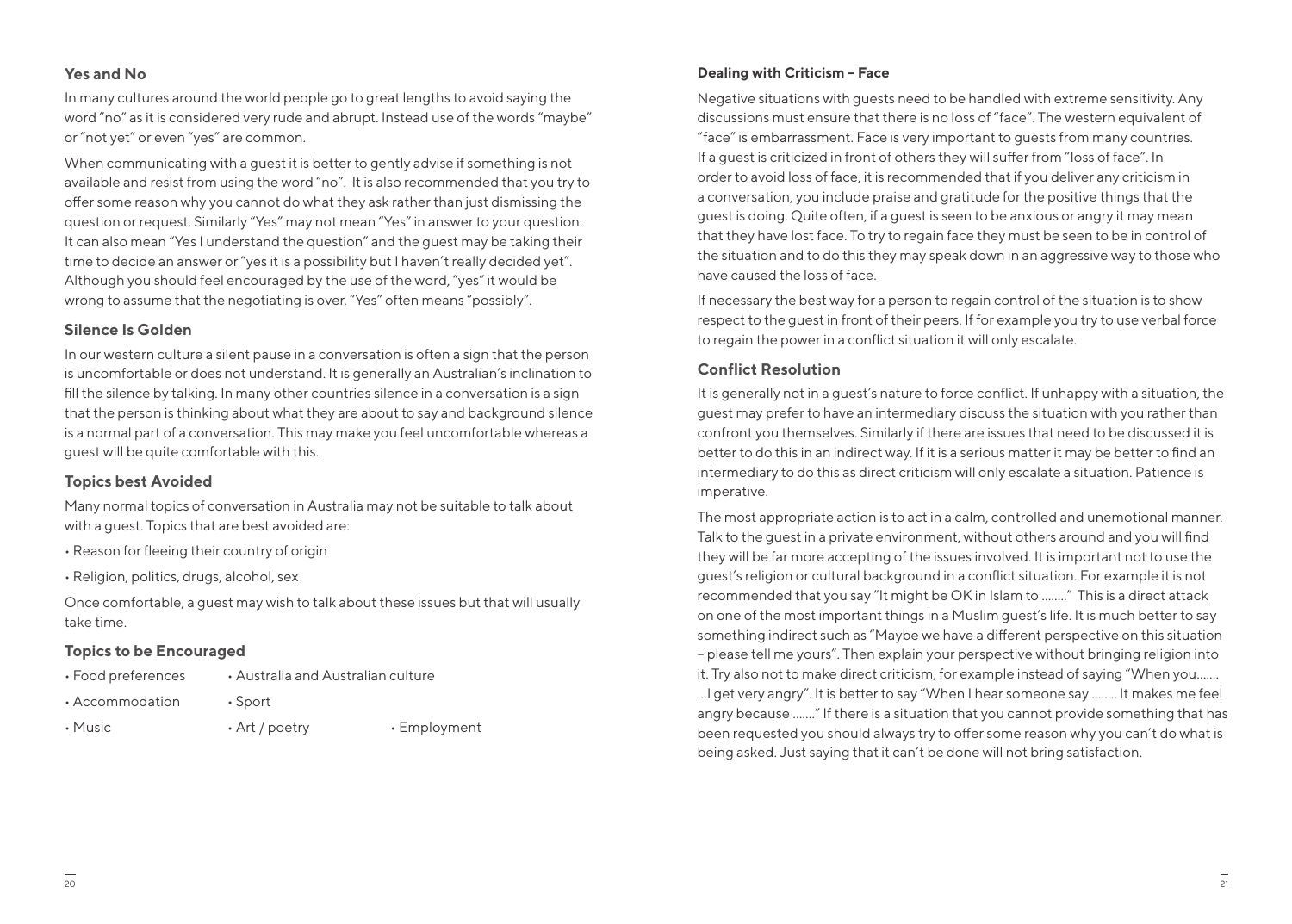#### **Daily Schedule**

The daily schedule for a guest in their own country may include praying several times every day and/or it may also include an afternoon siesta. It is common to have a sleep after lunch (generally the hottest part of the day) and then resume work in the late afternoon and continue until about 8.30pm at night. Most adapt very well to Australian routines, however, one of the consequences of this daily schedule is that many guests prefer to eat dinner later in evening. Their daily routines may also have been disrupted by being in a detention centre and it may take a little time for them to re-establish a daily rhythm.

#### **Social Life**

It is normal in many countries to socialise with friends into the night. You may find that although a guest is out until very late at night they are generally out with friends - or given their background, they may find sleeping at night difficult and just feel the need to get out and not be alone.

#### **A Guest in our Country**

Many cultures stress the importance of honoring guests to their country and treating them very well. In Australia our standard of service is considered to be quite good but one problem we do face is that guests do not understand why our retail and food outlets are not better serviced and they may get a little impatient as they wait to be served because there are only one or two assistants to serve, whereas in their country it would not be uncommon to have eight or ten staff in one small retail outlet, restaurant or market.

#### **Left Hand**

You may find that some guests are reluctant to receive items from your left hand. There is a simple reason for this. The left hand is traditionally reserved for personal toilet hygiene. All passing of items in some cultures is done with the right hand for this reason. If possible you should particularly resist using your left hand when dealing with food as the left hand is considered by some to be unclean.

#### **Personal Belongings**

Be careful with the guest's personal belongings such as their Koran and prayer mat if they should have these. It is best not to touch a guest's Koran, it is a very personal item and they will expect that it is shown great respect. It is best to avoid admiring any item owned by a guest to excess as they may feel obligated to give it to you and when offered a gift, it is impolite for you to refuse.

#### **Electrical Appliances**

Electrical appliances may be different from the ones that guests used in their home country. Providing clear instructions on their usage may be helpful.

#### **Pets**

BR4R's Homestay Program asks guests if they are comfortable with pets such as cats and dogs. Many people do not relate well to domestic pets (especially dogs) in the same way that Australians do. The dislike of dogs for a Muslim guest goes beyond personal preference; it derives from the laws of Islam. Therefore, we do not match guests with hosts who have dogs if this is an issue.

#### **Sightseeing**

Your guest will enjoy experiencing your local attractions but be careful when attractions involve interaction with dogs or pigs. Find out if this is a concern for your guests.

#### **Mobile Phones**

Communication with friends and family is an important facet of a guest's life and they will be very attached to their mobile phone. You may wish to give your guests your wifi password while they are staying with you.

#### **Perception of Time - Insha'alla (God Willing)**

Some practising Muslim guests have a theologically based philosophy about time. A common saying is 'Insha'alla' which means "God willing", and is said after any plans for the future are made. Insha'alla basically means that "Allah" is the only one that controls the future and that although I will try to be on time, ultimately if something else happens to stop me then that is Allah's wishes and out of my control; however, it likely that most guests will endeavor to be punctual for appointments and may even become agitated when others are not.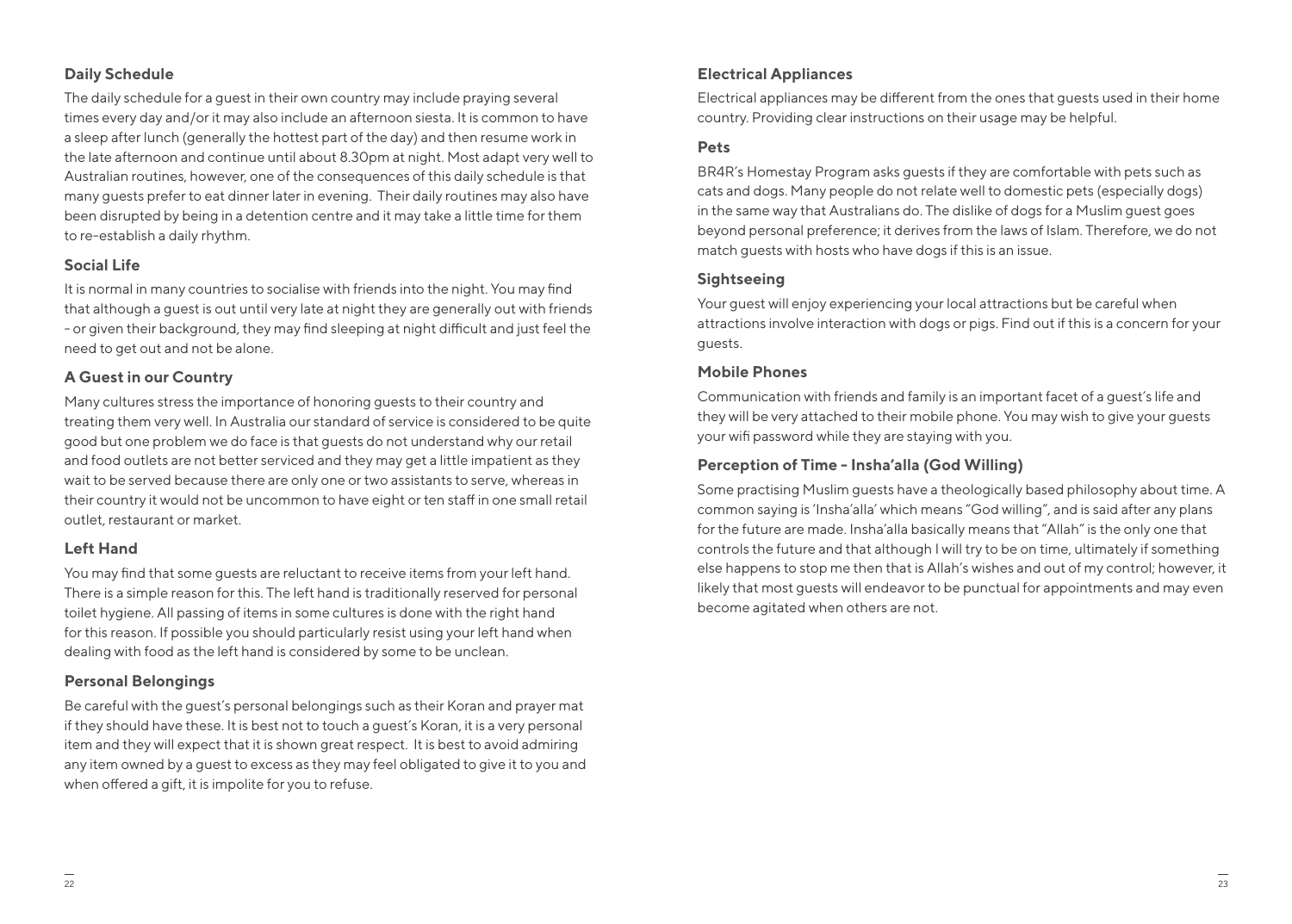#### **Australian English**

It is important to remember that as Australians we speak a unique form of English. Not only do we have words that do not translate well, we also have an accent that is very hard to understand to people who have learnt English as a second language. We also have the tendency to speak quickly and run words together which makes it even harder for international guests to understand. Speak reasonably slowly and clearly, without jargon, to assist your guest. You could ask your guests if they would like you to help them with their English by correcting them from time to time. Some people really appreciate this but some don't.

#### **Signaling**

The typical hand signal "come here" that we often use to direct guests can be extremely confusing to guests. The typical Australian "come here" signal is, in many cultures, indicative of a sexual act. The most effective way to signal a guest to come towards you is to signal in a downward sweeping motion. To you it may look silly however it is better to look a little bit silly than to be sexually suggestive.

#### **Pointing**

When pointing to an item it is suggested that you never use just one finger because in many cultures this is how you point to animals. It is more appropriate to use your whole hand to point towards something. In particular never use your finger to point at another person, it is considered extremely rude.

Another gesture that many find offensive is pointing using your feet. Feet are considered a dirty part of the body and therefore should be kept on the ground and only used for walking.

## **FOOD AND PREPARATION TIPS**

The Homestay Committee endeavours to determine any special dietary requirements of guests prior to each visit.

Hosts sometimes find that it can be challenging to provide meals for several days for people from a different cultural background. And occasionally we find that incomplete or inaccurate information has been provided by guests or their referring agency prior to the visit and hosts are surprised by unexpected dietary requests.

A sensible approach is to discuss food, and take your guest/s to the supermarket, as soon as possible after arrival. You are likely to find that your guests will appreciate the opportunity to cook for you or with you. This also gives your guests permission to be upfront about their needs, and their likes and dislikes.

If there is no time to shop together before the first meal, a good approach is to keep the first meal simple with fresh fruit and vegetables, bread, cheese, seafood and meats. Your choices can be informed by the cuisine of your guests' country of origin (eg including rice with the meal if this is a staple for them back home).

Some guests will have specific needs as their religion restricts them from eating certain foods. Practising Hindus and Muslims may adhere to particular dietary requirements. However, assumptions should not be made that all Hindus and Muslims have these requirements. The level of adherence may vary from person to person. Also, people from a Muslim country may not necessarily be Muslim just as some Tamil people from Sri Lanka may not be Hindus. Usually Hindus do not eat beef or pork and are vegetarians. A number of our guests are Christians.

If your guests are Muslim, make sure this first meal is Halal. This may sound challenging if you haven't done it before but is easy to achieve. Halal simply means 'permissible'. Halal food is prescribed by the Koran. Practising Muslims are not allowed to eat foods explicitly prohibited in Islam. More information about Halal food appears below,

Note that Muslim guests vary tremendously in their level of observance so it really is worth having the food discussion early on. If you learn anything new that would help BR4R to better inform future hosts, please pass this information on to your Homestay Officer.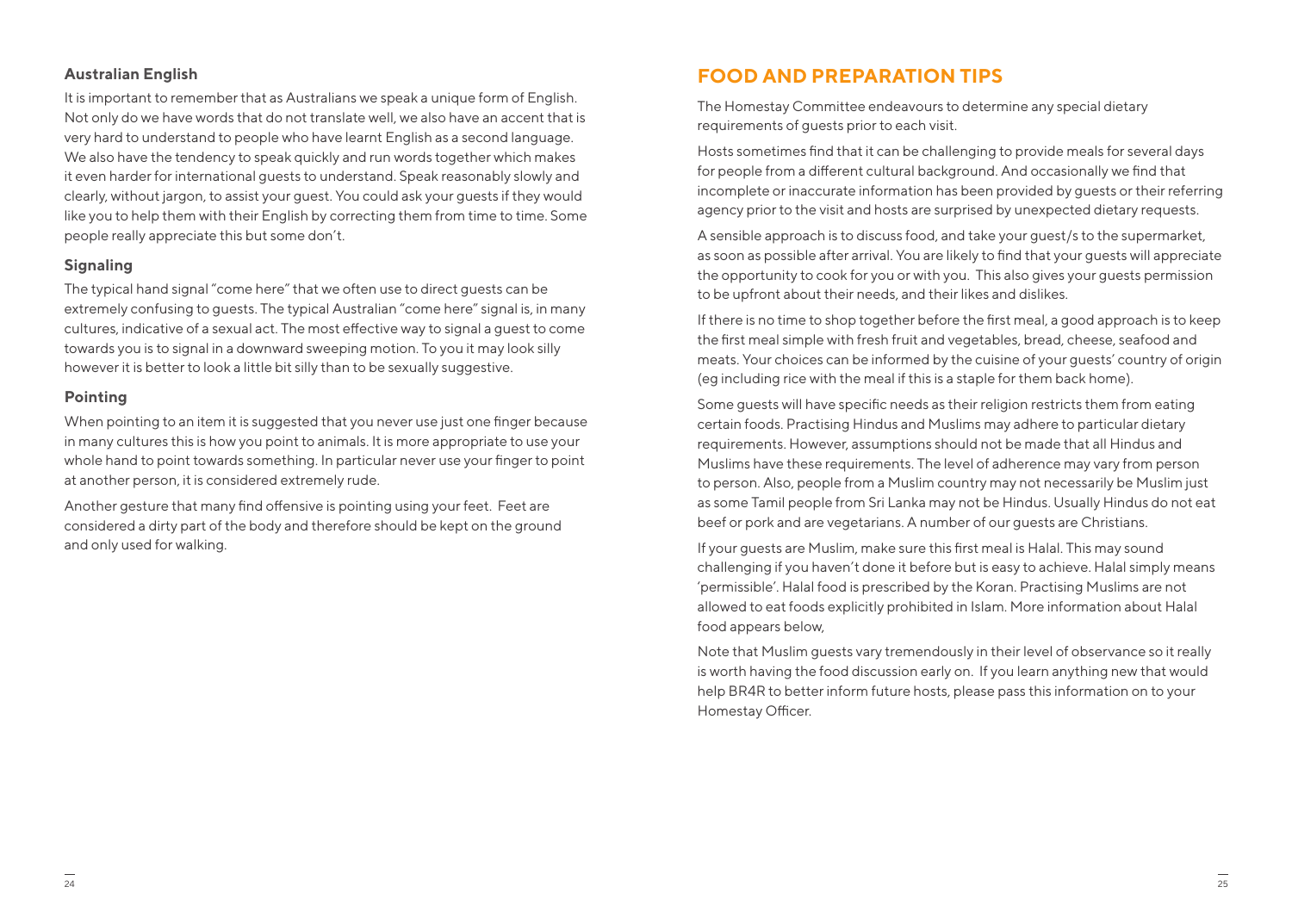## **HALAL FOOD**

Halal food is basically food that can be eaten by a practising Muslim. Many Australians have heard of Halal meat as Australia is one of the largest producers in the world. Halal however is much more than just a special type of meat. The opposite to Halal is Haram. How strict a Muslim guest is with their diet will vary depending on their individual values. However, most will not eat pork or any pork product such as bacon, ham or salami.

The meaning of the word Halal is "Permitted, allowed, authorised, approved, sanctioned, lawful, legal or legitimate."

Animals such as cows, sheep, goats, deer, moose, chickens, ducks, game birds etc. are all Halal, but they must be Zabihah (slaughtered according to Islamic Rites) in order to be suitable for consumption.

In addition, Halal food must be kept separate from food which is not Halal and cooked in a pan that has not been used for cooking ordinary meat and cut with a knife that has not been used to cut ordinary meat. This is similar to Kosher in the Jewish religion.

#### **To qualify as Halal, food must be slaughtered to the specifications of Islam:**

- • Blessed facing Mecca
- Free of filth not derived from dead animals.
- Must be totally free of products derived from pigs
- Must be totally free of products derived from dogs
- Must not be prepared with anything that is "Haram"

#### **According to Islamic thinking, the following are considered Haram:**

- Pork including all by-products
- Alcohol or any product containing alcohol
- Animals with fangs such as tigers, lions, cats etc.
- Insects considered ugly or filthy such as cockroaches, worms, lice, flies
- • Birds that have talons with which they catch their prey such as owls, eagles, etc.
- • Scorpions, centipedes, rats etc.
- Dogs
- • Animals which Islam forbids to kill such as bees etc.
- • Animals which have toxins, poisons or produce ill effects when eaten eg. amphibian animals such as crocodiles, turtles, frogs etc.
- Meat (limbs, tails, fins etc.) which have been cut from a live animal
- Gelatin as it is often a product of a Haram animal such as a pig

Hundreds of food products found in Australian supermarkets have halal certification and are marked accordingly. Examples include items such as Nestle Crunch bars, Maggi Two Minute Noodles and Kellogg's Coco Pops. We have also been told by our guests that Lilydale chicken products and Steggles products are halal, and some other meat products at Coles supermarkets are also halal. Check with staff or your guests.

Most halal certified products in Australia, such as honey, are the same as a nonhalal certified version. These labeled products appeal to strictly observant Muslims because they can be absolutely certain that these foods have in no way contacted non-halal products.

If you are unsure about a product, search online to clarify its halal status. Many companies include information about their halal products on their websites.

It is a very positive gesture to supply your guest with their own new cutlery and crockery. This way they can be assured that it has not had any contact with contaminated foods such as pork products.

The importance of a practising Muslim guests' food being free from "Haram" products cannot be underestimated. For example if you are to have a BBQ you will not be able to cook certain meats such as sausages or pork chops on the same grill as Halal meat as it will instantly contaminate it. The condiments that are used must also be Halal. Some of the things you may use could be Haram so it is best to check beforehand. As mentioned previously many foods in Australia contain additives that are not Halal.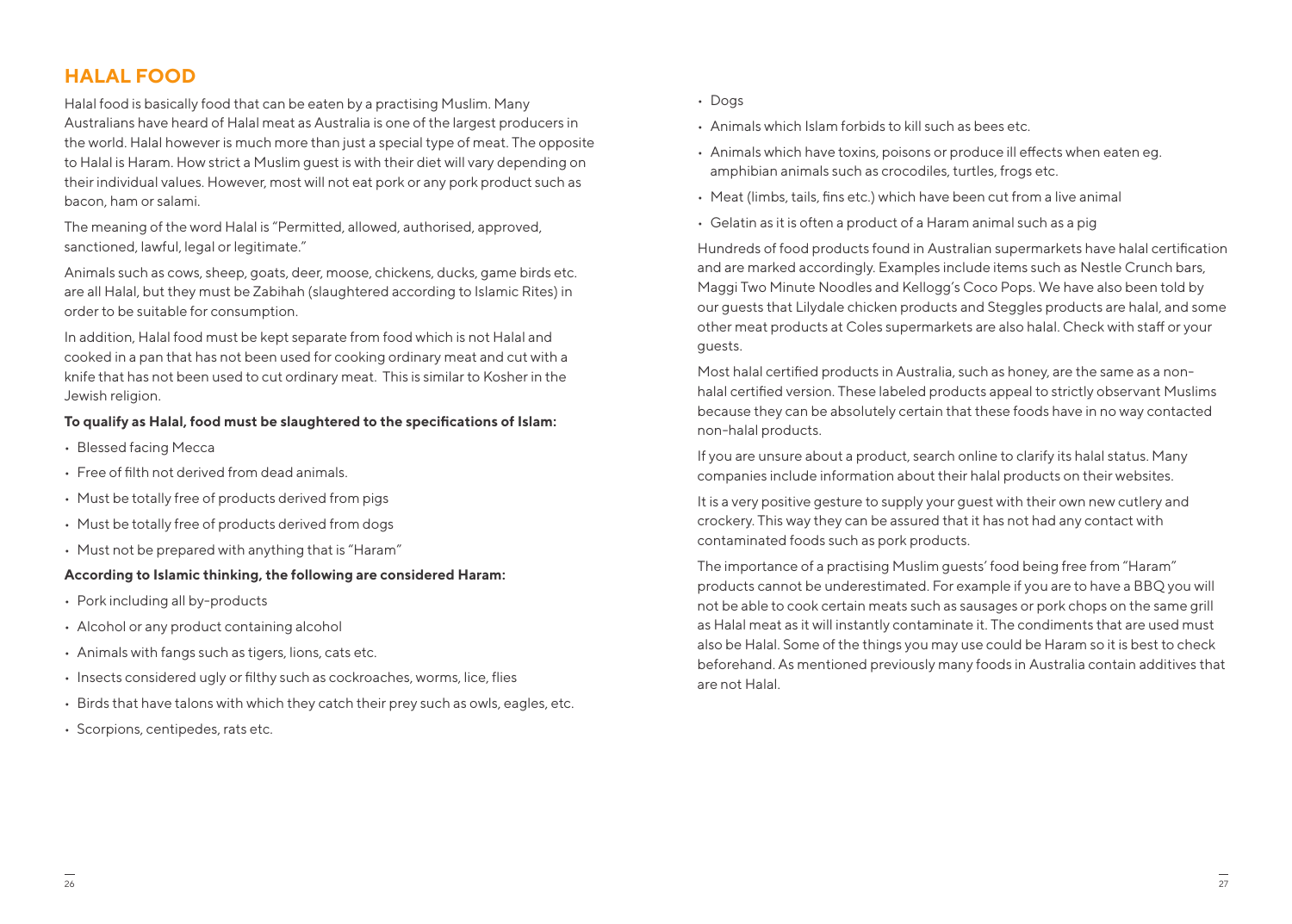## **APPENDIX 2 INFORMATION SHEET FOR GUESTS**

The information aims to make the stay a comfortable, enjoyable and stress-free experience for both the guests and their host.

#### **Ballina region**

Ballina is a small coastal town of around 18,000 people, situated in north-eastern New South Wales about 750 kilometres from Sydney and 180 kilometres from Brisbane. It is a popular tourist destination with a relaxed country-town and seaside/ riverside atmosphere. There is much to see and do in Ballina and its surrounds, such as gentle walks along the coast and in nature reserves, swimming in lakes and the ocean, visiting villages, markets, art galleries, listening to live music and tasting the delicious local food. The climate is sub-tropical so it never gets too hot or too cold.

Visitors will find the local people relaxed and friendly, and the region quite different compared to the much busier spots such as the Gold Coast and cities like Brisbane, Melbourne and Sydney.

#### **The Purpose of the Homestay**

The primary purpose of the homestay is to provide the guests with a short time away from their everyday life in the city and from their cares and worries as people seeking asylum.

The homestay will enable the guests to socialise with everyday Australians who are caring and concerned people, and who are keen to meet people from countries with different cultural and religious traditions.

BR4R has no resources to assist guests in obtaining employment in this region.

#### **Your Host**

Your host could be a single person or a couple, and there may or may not be children living in the household. In many cases, your host will be over 50 years of age. Your hosts are Australians who have a deep concern for the welfare of their fellow human beings, and who believe that the Australian government could do much more to assist asylum seekers who have arrived in Australia.

Another quality of your host is that he or she will have a fair degree of cultural awareness and sensitivity to other cultures and ways of behaving. As such they will tend to be more accepting and understanding towards their guests, and will also be interested in their guests as people from a different country and culture.

Guests will be provided with some personal information about their host prior to their visit, such as the host's name, gender, age, occupation and hobbies.

#### **The Home**

Your host's home may be situated in the middle of town or in the countryside. Guests will have their own bedroom although they may be required to share the bathroom and toilet.

Hosts may invite their guests to cook a meal if they would like to, as a way of sharing their culture and food. Together with their guests, the host may go shopping for ingredients.

Some hosts have pets such as well trained dogs or a cat. Guests will have the opportunity to decide whether they prefer to stay in homes without pets.

#### **Expenses**

The transport costs of guests to Ballina will be covered by BR4R. This includes airfares, ground transport to and from Ballina airport, bus or train fares (if coming from Brisbane) and petrol if the guest is traveling in their own car. All food and associated costs during the visit will be covered by the host or by BR4R. However, the guests need to find their own transport from their home to the domestic airport (such as Sydney), if flying.

#### **Dos and Don'ts**

Do inform your host of anything that could make your stay more enjoyable such as any food preferences, social activities that you may like or dislike, and other personal needs such as rest periods, a place and time for prayer etc.

Do ask your host about anything that you may be unfamiliar with in the house such as the use of kitchenware, TV or music equipment, location of light switches etc.

Do inform your host about any health and safety matters you think they should know, such as your swimming ability, level of physical fitness, and effects of medication.

Don't feel shy asking your host about themselves – such as their families, jobs, hobbies, cultural or religious background, or their views about issues that are important to you.

Don't feel as if you should share with your host information about your personal circumstances and problems unless you want to.

And last but not least …

Do enjoy yourself as best as you can, taking the opportunity to get to know friendly and caring Australians and seeing one of the most beautiful regions of Australia. Try to put aside your cares and worries for the duration of your homestay, so that you can return to your city refreshed.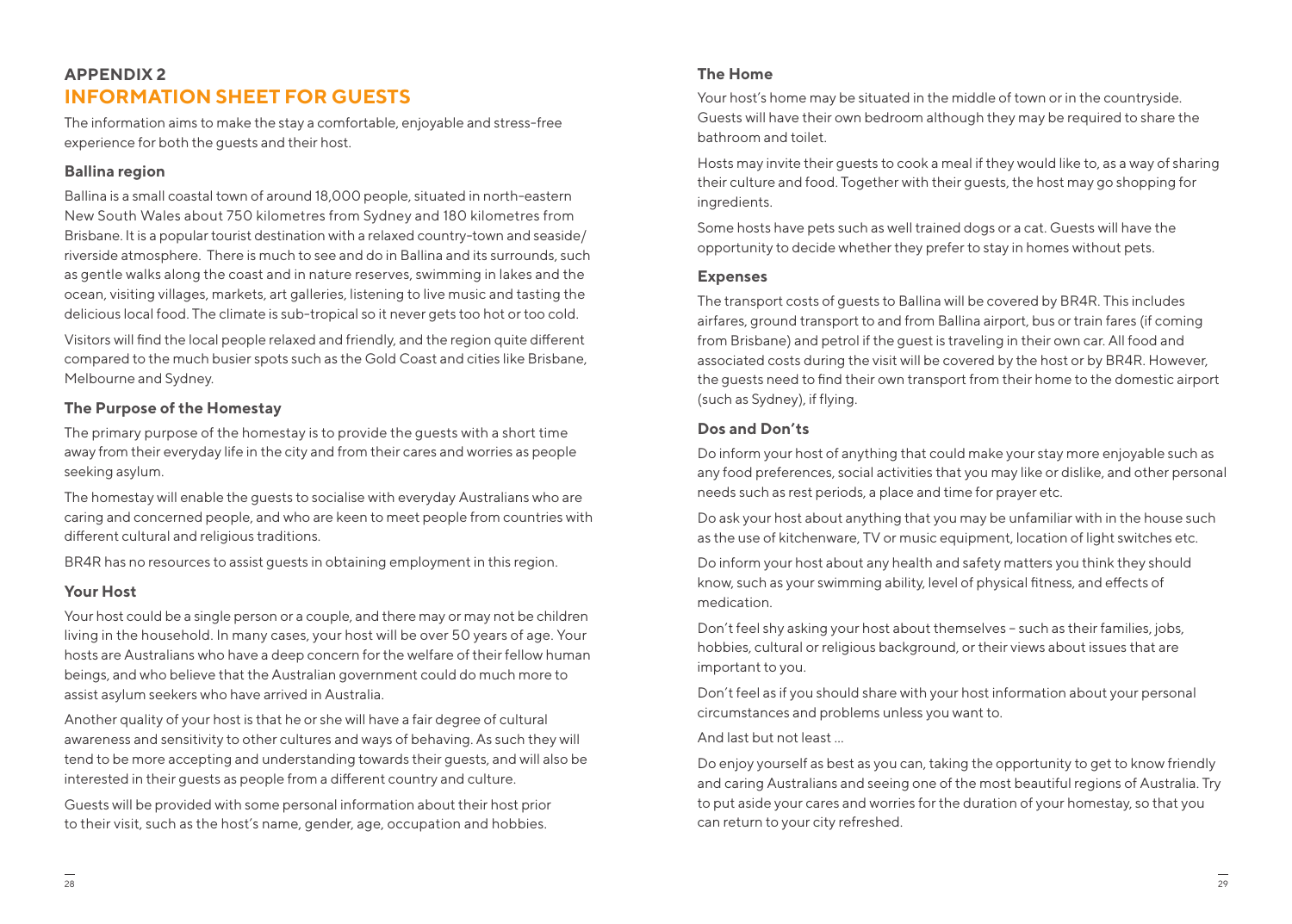### **APPENDIX 3 GENERAL INFORMATION ON ASYLUM SEEKERS IN AUSTRALIA**

According to the Immigration Detention and Community Statistics Summary as at 31st January 2018, there were 1,287 people held in immigration detention facilities on the Australian mainland and on Christmas Island. 447 people are living in community detention.

The 447 people in community detention are from Iran, Iraq, Sri Lanka, Vietnam and Somalia. There were also people from other countries and some stateless people.

Of the 1,287 people in immigration detention facilities on the Australian mainland and on Christmas Island, 33% had been held for over 365 days with 20% held for over 730 days. The statistics do not indicate the length of time people have been held in offshore detention centres on Manus Island and Nauru.

According to the statistics, 336 people are held in the regional processing centre on Nauru and zero in the regional processing centre on Manus Island. As the regional processing centre on Manus Island closed in October 2017, the asylum-seekers and refugees on Manus Island are no longer included in these statistics.

For the latest statistics visit:

www.homeaffairs.gov.au/ReportsandPublications/Documents/statistics/ immigration-detention-statistics-31-january-2018.pdf

Please note that the amount of statistics reported by the Department of Home Affairs has been reduced.

As at 4th January 2018, there were 16,069 people on bridging visas according to statistics compiled by the Refugee Council of Australia. They are waiting for determinations to be made of their temporary protection visas. The wait can take many years.

BR4R's Homestay Program would like to especially offer hosting for people on bridging visas.

#### **RESOURCES**

**For comprehensive statistics:** 

**www.refugeecouncil.org.au/statistics**

**For information about the Government's policy on asylum seekers and refugees:**

**www.border.gov.au/about/corporate/information/fact-sheets/60refugee www.theguardian.com/australia-news/australian-immigration-and-asylum**

#### **General Information:**

Kaldor Centre for International Refugee Law (stories, facts and videos) **www.kaldorcentre.unsw.edu.au**

Australian Human Rights Commission provides an asylum seeker and refugee guide and updates on legal and policy developments **www.humanrights.gov.au/our-work/asylum-seekers-and-refugees**

Australian Department of Social Services (Refugee stories) **www.dss.gov.au/settlement-and-multicultural-affairs/refugee-stories**

Blue Mountains Refugee Support Group **www.bmrsg.org.au/research-material/overseas-countries**

Red Cross **www.redcross.org.au/get-involved/take-action/5-things-you-can-do**

United Nations High Commissioner for Refugees (UNHCR) **www.unhcr.org.au/unhcr** 

**These books may also be of interest to you:**

*Beyond Veiled Clichés: The Real Lives of Arab Women* by Amal Awad (2017) Journalist Amal Awad provides Muslim womens' perspectives on their life in the Arab world in Australia - work, relationships, home and family life, friendships, the communities they live in, and more. Arab-Australian women are at the intersection – between Western ideals and Arab tradition.)

*The Arabs: A History* by Eugene Rogan (2013) Background perspective on the current Middle East situation

*The Fall of the Ottomans: The Great War in the Middle East 1914-1920* by Eugene Rogan (2016) Background perspective on the current Middle East situation

*The Islamic Republic of Australia* by Sami Shah (2017) Based on a series from ABC Radio by comedian and writer Sami Shah. This book provides funny and thoughtful insights into Australian Muslims, who there are, how they live and what they think.

#### *They Cannot Take the Sky: Stories From Detention* (2017)

First person accounts of people speaking from inside immigration detention on Manus Island and Nauru, or from within the Australian community after their release.

*Through My Eyes Series* by various authors. A fiction series told through the stories of children in world disaster areas. Highly recommended reading for young adults and children.

For current and often inspiring Australian TV and radio programs on refugees, you can go to ABC iView, ABC Radio or SBS OnDemand websites and search for 'refugee'.

The TED Talks series also provide some interesting perspectives **https://www.ted.com/talks**